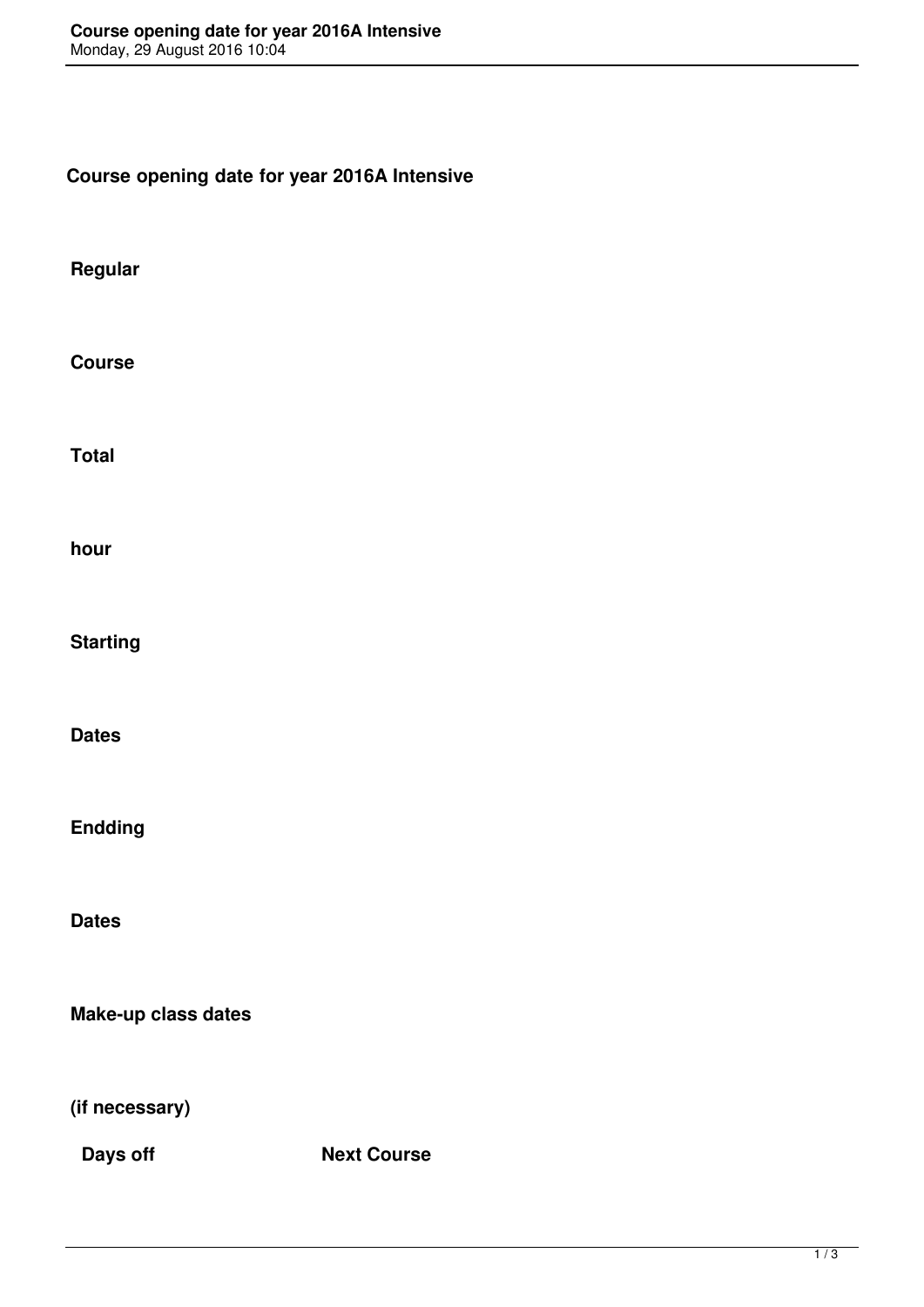## **Course**

## **Code**

| Will be discounted 5% until<br><b>Express Daytime Courses: (5days/week)</b> |       |    |                                     |                                               |       |          |  |  |  |  |
|-----------------------------------------------------------------------------|-------|----|-------------------------------------|-----------------------------------------------|-------|----------|--|--|--|--|
|                                                                             | 186A  | 80 | 04/01/2020/01/2038 days: 1/2 - 3/2  |                                               | 188AA | 01/02/20 |  |  |  |  |
|                                                                             | 187A  | 80 | 18/01/2028/02/2056days: 24/2 - 1/3  | 04,05/02/2016; && 08~12/02/2898               |       | 26/02/20 |  |  |  |  |
|                                                                             | 188AA | 80 | 15/02/2016/03/20 NEW/ No make-up    |                                               | 190A  | 09/03/20 |  |  |  |  |
|                                                                             | 189A  | 80 | 02/03/20209/03/2036days: 30/3 - 1/4 |                                               | 192AA | 29/03/20 |  |  |  |  |
|                                                                             | 190A  | 80 | 14/03/2008/04/2026days: 11/4+12/4   |                                               | 192A  | 08/04/20 |  |  |  |  |
|                                                                             | 192A  | 80 | 13/04/2016/05/20Mb                  | 18/04/2016; && 02,03/05/201694A               |       | 11/05/20 |  |  |  |  |
|                                                                             | 192AA | 80 | 01/04/2029/04/20 NEW/ GV            | s□ p x□ p bù ngày 04/518/04/2016              |       |          |  |  |  |  |
|                                                                             |       |    |                                     |                                               |       |          |  |  |  |  |
|                                                                             | 193A  | 80 | 04/05/2036/05/2010                  |                                               | 195A  | 27/05/20 |  |  |  |  |
|                                                                             | 194A  | 80 | 16/05/2010/06/2010                  |                                               | 196A  | 08/06/20 |  |  |  |  |
|                                                                             | 195A  | 80 | 01/06/2028/06/2016day: 29/6         |                                               | 197A  | 29/06/20 |  |  |  |  |
|                                                                             | 196A  | 80 | 13/06/2010/07/2046days: 19/7 - 21/7 | 30/06/2016; 01/07/2016; && 049808/07220006/20 |       |          |  |  |  |  |
|                                                                             | 197A  | 80 | 13/07/2009/08/2086days: 10/8-19/8   |                                               | 200A  | 17/08/20 |  |  |  |  |
|                                                                             | 198A  | 80 | 25/07/2010/08/2010                  |                                               | 200A  | 17/08/20 |  |  |  |  |
|                                                                             | 199A  | 80 | 08/08/2005/09/2046days: 6/9-9/9     | 02/09/2016                                    | 201A  | 07/09/20 |  |  |  |  |
|                                                                             | 200A  | 80 | 22/08/2010/09/2016days: 20/9        | 02/09/2016                                    | 202A  | 16/09/20 |  |  |  |  |
|                                                                             | 201A  | 80 | 12/09/2006/10/2010                  |                                               | 203AA | 05/10/20 |  |  |  |  |
|                                                                             | 202A  | 80 | 21/09/2016/10/20Mb                  |                                               | 204A  | 14/10/20 |  |  |  |  |
|                                                                             | 203AA | 80 | 10/10/2006/11/20MEW                 |                                               | 205A  | 02/11/20 |  |  |  |  |